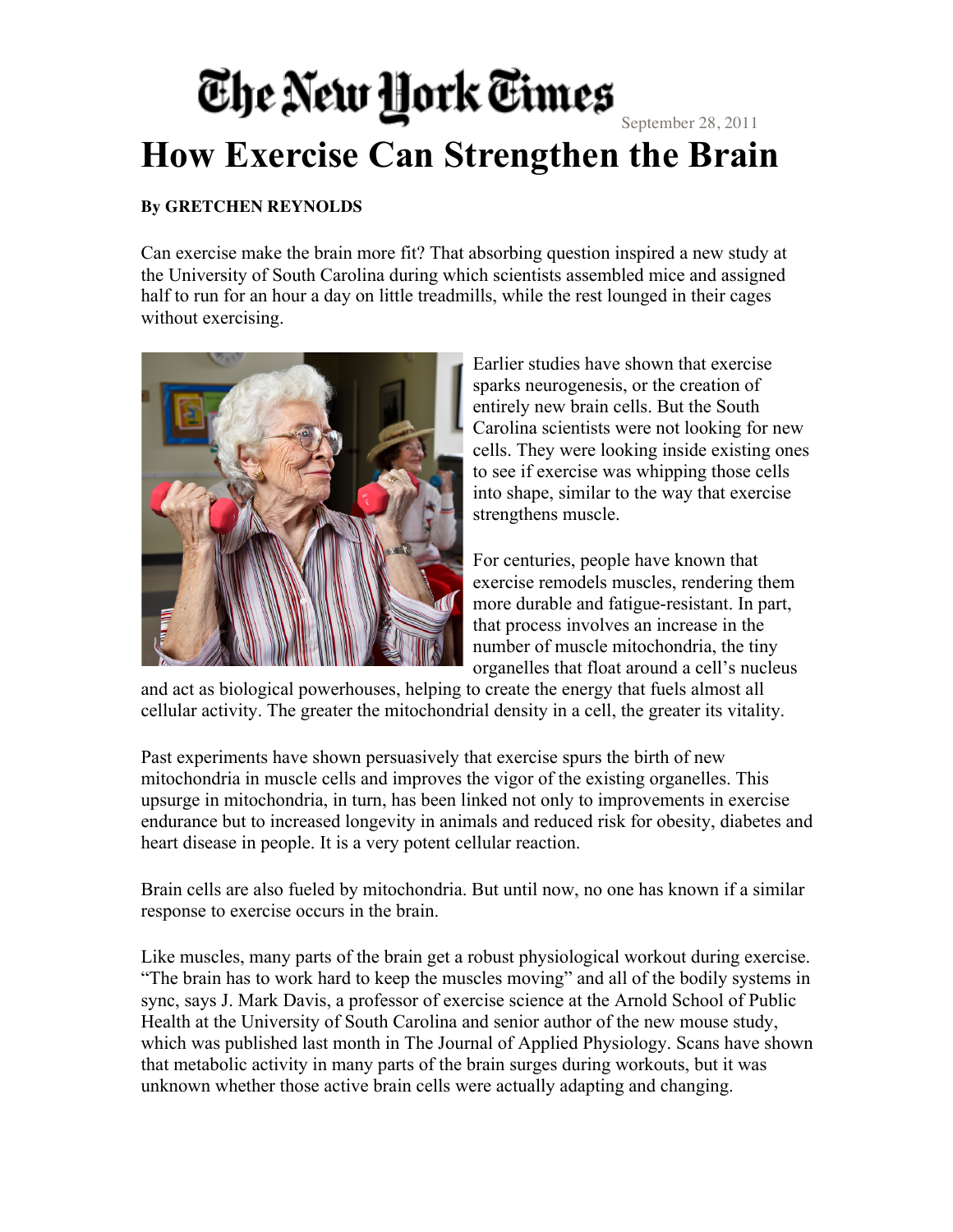## The New York Times

September 28, 2011

To see, the South Carolina scientists exercised their mice for eight weeks. The sedentary control animals were housed in the same laboratory as the runners to ensure that, except for the treadmill sessions, the two groups shared the same environment and routine.

At the end of the two months, the researchers had both groups complete a run to exhaustion on the treadmill. Not surprisingly, the running mice displayed much greater endurance than the loungers. They lasted on the treadmills for an average of 126 minutes, versus 74 minutes for the unexercised animals.

More interesting, though, was what was happening inside their brain cells. When the scientists examined tissue samples from different portions of the exercised animals' brains, they found markers of upwelling mitochondrial development in all of the tissues. Some parts of their brains showed more activity than others, but in each of the samples, the brain cells held newborn mitochondria.

There was no comparable activity in brain cells from the sedentary mice.

This is the first report to show that, in mice at least, two months of exercise training "is sufficient stimulus to increase mitochondrial biogenesis," Dr. Davis and his co-authors write in the study.

The finding is an important "piece in the puzzle implying that exercise can lead to mitochondrial biogenesis in tissues other than muscle," says Dr. Mark Tarnopolsky, a professor of medicine at McMaster Children's Hospital, who was not involved with this experiment but has conducted many exercise studies.

The mitochondrial proliferation in the animals' brains has implications that are wideranging and heartening. "There is evidence" from other studies "that mitochondrial deficits in the brain may play a role in the development of neurodegenerative diseases," including Alzheimer's and Parkinson's diseases, Dr. Davis says. Having a larger reservoir of mitochondria in your brain cells could provide some buffer against those conditions, he says.

Dr. Tarnopolsky agrees. "Epidemiological studies show that long-term runners have a lower risk of neurological disease," he points out.

More immediately, Dr. Davis speculates, re-energized brain cells could behave like mitochondrial-drenched muscle cells, becoming more resistant to fatigue and, since bodily fatigue is partly mediated by signals from the brain, allowing you to withstand more exercise. In effect, exercising the body may train the brain to allow you to exercise more, amplifying the benefits.

Revitalized brain cells also, at least potentially, could reduce mental fatigue and sharpen your thinking "even when you're not exercising," Dr. Davis says.